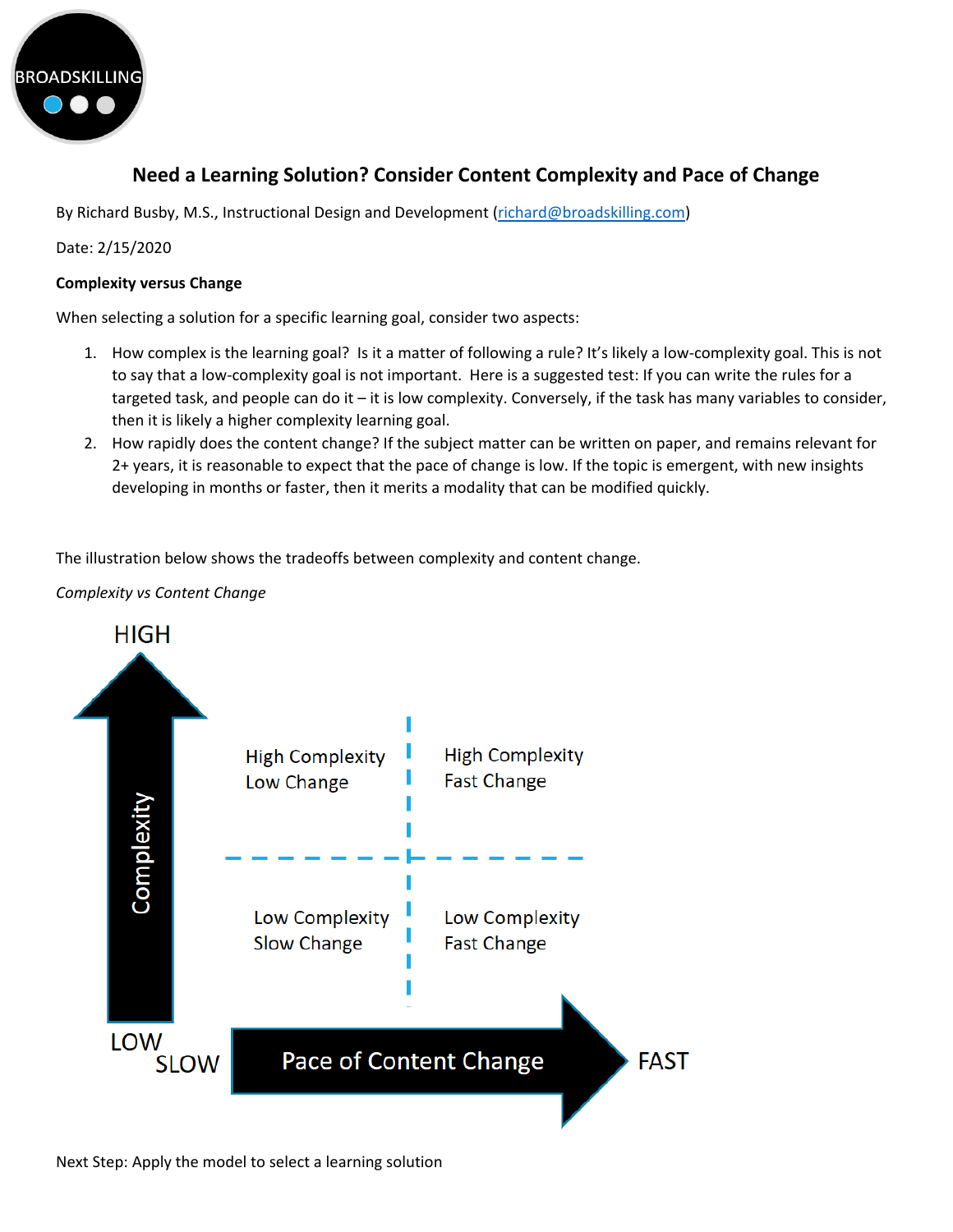# **Application of the model: Three Steps**

### **Step 1: Define the variables.**

Understand what constitutes high and low complexity; additionally, define the threshold separating slow and fast content change. This boundary should match your particular situation. The following diagram describes the scope of each quadrant of the model.

## *Content vs Complexity Definitions*



Next Step: Classify your learning goals to the appropriate quadrant.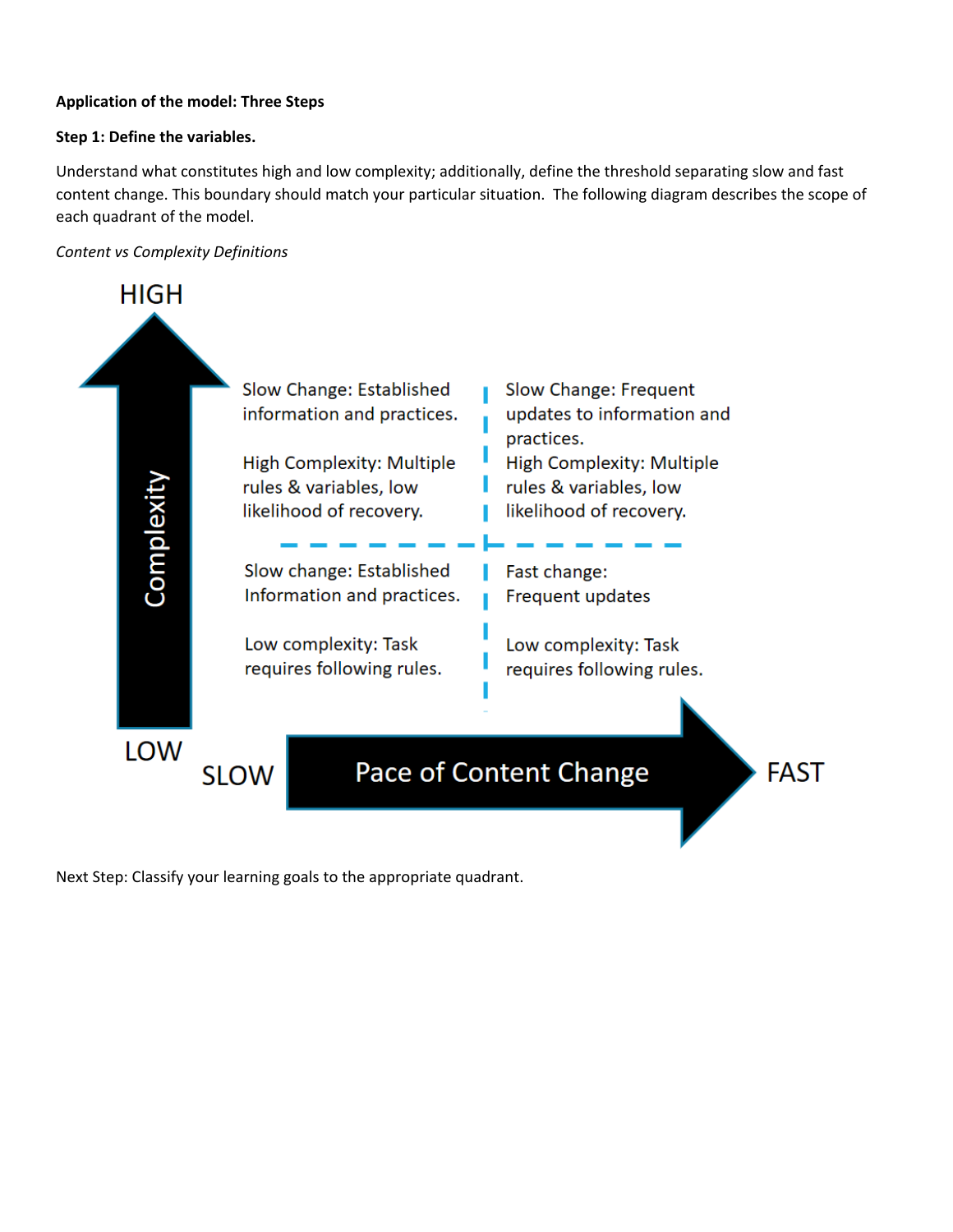### **Step 2: Classify your specific learning goal(s) into the most appropriate quadrant(s).**

This is an instructional design activity that will provide justification of your recommended solution to your approving administrator. This applies to training sponsors and education administrators that approve your curriculum strategy. This example provides example learning goals for each quadrant.

#### *Content versus Complexity - Example Learning Goals*



#### **Step 3: Select an appropriate solution.**

Examine learning solutions that support the levels of complexity and provide relevant content, based on how quickly new insights emerge in the targeted subject matter area.